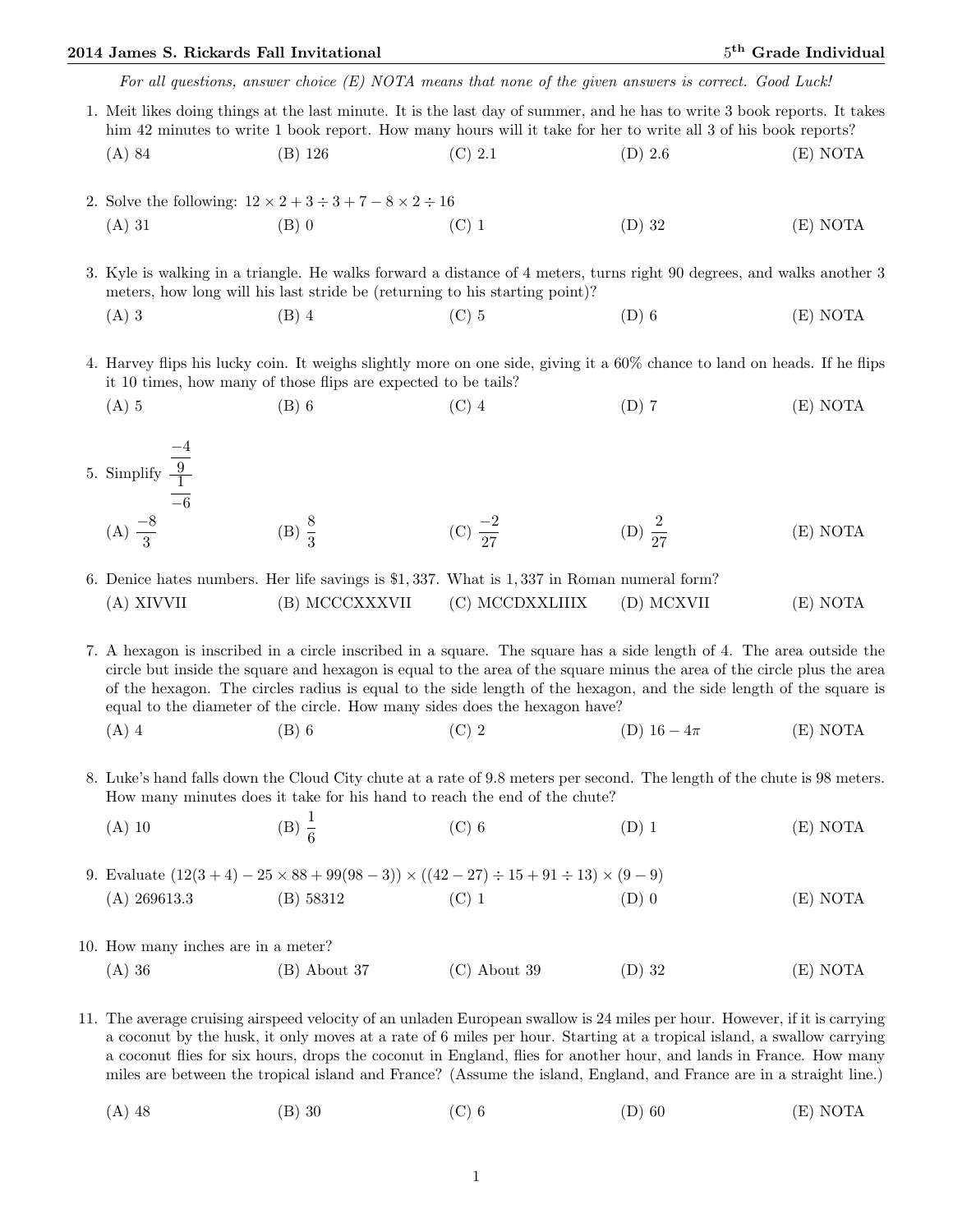|                                                                                                                                                                                                                                                                                                                                                                                     | 2014 James S. Rickards Fall Invitational                                                                | 5 <sup>th</sup> Grade Individual |               |          |  |  |
|-------------------------------------------------------------------------------------------------------------------------------------------------------------------------------------------------------------------------------------------------------------------------------------------------------------------------------------------------------------------------------------|---------------------------------------------------------------------------------------------------------|----------------------------------|---------------|----------|--|--|
| 12. Compute $11 \times 11 \times 11 \times 11$ .                                                                                                                                                                                                                                                                                                                                    |                                                                                                         |                                  |               |          |  |  |
| (A) 121                                                                                                                                                                                                                                                                                                                                                                             | $(B)$ 12321                                                                                             | $(C)$ 1111                       | $(D)$ 14641   | (E) NOTA |  |  |
| 13. Your average filet mignon usually weighs no more than 500 grams, or 250 paperclips. It shrimps in comparison to<br>the size of a prime rib. Which of the following is a prime number?                                                                                                                                                                                           |                                                                                                         |                                  |               |          |  |  |
| (A) 500                                                                                                                                                                                                                                                                                                                                                                             | (B) 250                                                                                                 | $(C)$ 1                          | $(D)$ 2       | (E) NOTA |  |  |
| 14. Twenty Hogwarts students attempted to apparate, but only 14 succeeded. What was the percentage of students<br>that were successful?                                                                                                                                                                                                                                             |                                                                                                         |                                  |               |          |  |  |
| $(A)$ 70                                                                                                                                                                                                                                                                                                                                                                            | $(B)$ 7                                                                                                 | $(C)$ 35                         | $(D)$ 60      | (E) NOTA |  |  |
| 15. Key has money. He gives 4 dollars to Peele and half of what remains to Aditya. Then he buys a \$2.00 apple and<br>gives it to his substitute teacher. He now has 46 dollars. How much money did Key start with?                                                                                                                                                                 |                                                                                                         |                                  |               |          |  |  |
| $(A)$ \$100                                                                                                                                                                                                                                                                                                                                                                         | (B) \$92                                                                                                | $(C)$ \$94                       | $(D)$ \$90    | (E) NOTA |  |  |
| Use the following information to solve questions 16 through 18:<br>There are a total of 75 victors of the Hunger Games, all coming from 12 different districts. The following values<br>are the number of victors from each district, ordered 1 through 12:<br>14, 8, 7, 7, 9, 5, 6, 4, 7, 3, 2, 3.                                                                                 |                                                                                                         |                                  |               |          |  |  |
| 16. What is the mode of this data?                                                                                                                                                                                                                                                                                                                                                  |                                                                                                         |                                  |               |          |  |  |
| $(A)$ 2                                                                                                                                                                                                                                                                                                                                                                             | $(B)$ 5                                                                                                 | $(C)$ 7                          | $(D)$ 3       | (E) NOTA |  |  |
|                                                                                                                                                                                                                                                                                                                                                                                     | 17. What is the average amount of victors per district? (Assume fractional victors are possible.)       |                                  |               |          |  |  |
| (A) 6.25                                                                                                                                                                                                                                                                                                                                                                            | (B) 5.75                                                                                                | $(C)$ 5                          | $(D)$ 6       | (E) NOTA |  |  |
| 18. Let's assume a $13th$ district existed, with 0 victors. What is the new average of the victors? Round to the nearest<br>hundredth.                                                                                                                                                                                                                                              |                                                                                                         |                                  |               |          |  |  |
| (A) 6.25                                                                                                                                                                                                                                                                                                                                                                            | (B) 5.77 (C) 5                                                                                          |                                  | $(D)$ 6       | (E) NOTA |  |  |
| 19. To please the Knights of Ni, Arthur must cut down the tallest tree in the forest with a herring. It takes 43 strikes<br>of an axe to cut this tree. 43 strikes of a herring are equal to one strike of a butter knife. 100 strikes of a butter<br>knife is equal to one strike of an axe. How many times must Arthur strike the tree with a herring in order to cut it<br>down? |                                                                                                         |                                  |               |          |  |  |
| $(A)$ 18,490                                                                                                                                                                                                                                                                                                                                                                        | $(B)$ 185,000                                                                                           | $(C)$ 185,900                    | $(D)$ 184,900 | (E) NOTA |  |  |
| 20. Jules and Brett are talking while eating a burger. Jules pokes Brett 20 times each time Brett says "what". Brett<br>says "what" five times while Jules is talking to him. How many times does Brett get poked?                                                                                                                                                                  |                                                                                                         |                                  |               |          |  |  |
| $(A)$ 40                                                                                                                                                                                                                                                                                                                                                                            | $(B)$ 60                                                                                                | $(C)$ 100                        | $(D)$ 80      | (E) NOTA |  |  |
| 21. An X-Wing fighter weighs 8 tons. When lifting it using the Force, one feels only 1% of the weight. How many<br>pounds does an X-Wing weigh?                                                                                                                                                                                                                                     |                                                                                                         |                                  |               |          |  |  |
| $(A)$ 8                                                                                                                                                                                                                                                                                                                                                                             | $(B)$ 16,000                                                                                            | $(C)$ 160                        | $(D)$ 80      | (E) NOTA |  |  |
| $(A)$ 20                                                                                                                                                                                                                                                                                                                                                                            | 22. The product of two numbers is 96 while their sum is 20. What is the sum of their digits?<br>$(B)$ 4 | $(C)$ 11                         | $(D)$ 12      | (E) NOTA |  |  |